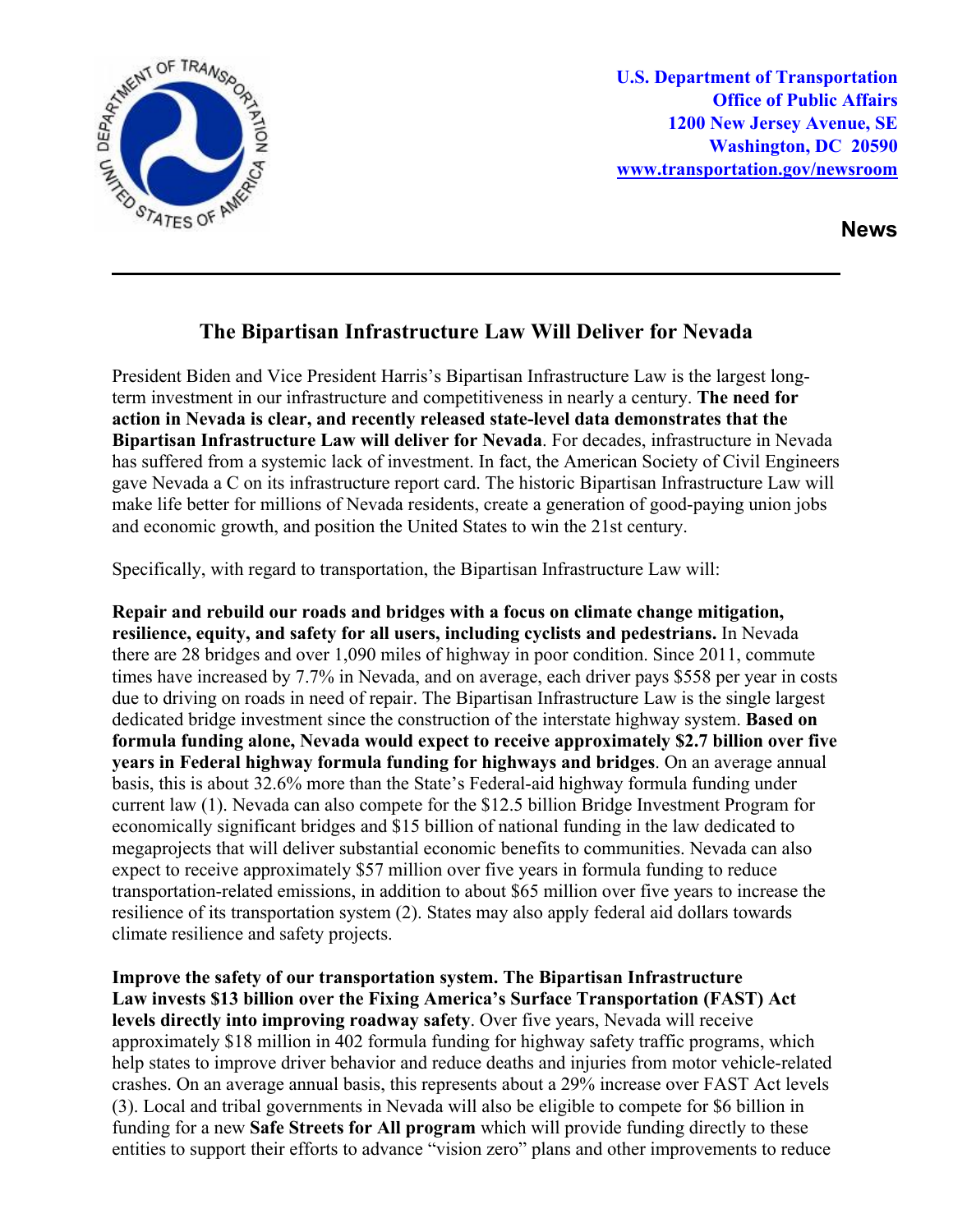crashes and fatalities, especially for cyclists and pedestrians. In addition, Nevada can expect to receive approximately \$21.6 million over five years in funding to augment their commercial motor vehicle (CMV) safety efforts to reduce CMV crashes through the Federal Motor Carrier Safety Administration's Motor Carrier Safety Assistance Program (MCSAP) formula grant. This represents about a 69% increase in funding compared to FAST Act levels (4). Nevada will be able to apply for funds to modernize data collection systems to collect near real time data on all reported crashes, including fatal ones, to enhance safety and to allow the Department to understand and address trends as they are identified.

**Improve healthy, sustainable transportation options for millions of Americans.** Nevadans who take public transportation spend an extra 133.9% of their time commuting and non-White households are 2 times more likely to commute via public transportation. 5.1% of transit vehicles in the state are past useful life. **Based on formula funding alone, Nevada would expect to receive about \$468 million over five years under the Bipartisan Infrastructure Law to improve public transportation options across the state (5). In the first year, this represents about a 32% increase over 2021 FAST Act formula transit funding levels.**

**Build a network of EV chargers to facilitate long-distance travel and provide convenient charging options.** The U.S. market share of plug-in electric vehicle (EV) sales is only one-third the size of the Chinese EV market – in 2020, plug-in electric vehicles made up only 2.3% of new car sales in the U.S., compared to 6.2% in China. The President believes that must change. The law invests \$7.5 billion to build out the first-ever national network of EV chargers in the United States and is a critical element in the Biden-Harris Administration's plan to accelerate the adoption of EVs to address the climate crisis and support domestic manufacturing jobs. **Under the Bipartisan Infrastructure Law, Nevada would expect to receive about \$38 million over five years to support the expansion of an EV charging network in the state (6). Nevada will also have the opportunity to apply for grants out of the \$2.5 billion available for EV charging.** 

**Modernize and expand passenger rail and improve freight rail efficiency and safety.** The Bipartisan Infrastructure Law includes \$66 billion above baseline to eliminate the Amtrak maintenance backlog, modernize the Northeast Corridor, and bring world-class rail service to areas outside the northeast and mid-Atlantic. Within these totals, \$22 billion would be provided as grants to Amtrak, \$24 billion as federal-state partnership grants for Northeast Corridor modernization, and \$12 billion for partnership grants for intercity rail service, including highspeed rail. On top of this, Nevada will be eligible to compete for \$5 billion for rail improvement and safety grants and \$3 billion for grade crossing safety improvements.

**Improve our nation's airports.** The United States built modern aviation, but our airports lag far behind our competitors. **Under the Bipartisan Infrastructure Law, airports in Nevada would receive approximately \$293 million for infrastructure development for airports over five years (7).** This funding will address airside and landside needs at airports, such as improving runways, taxiways and airport-owned towers, terminal development projects, and noise reduction projects. In addition, \$5 billion in discretionary funding is available over five years for airport terminal development projects that address the aging infrastructure of our nation's airports, including projects that expand accessibility for persons with disabilities, improve access for historically disadvantaged populations, improve energy efficiency, and improve airfield safety.

**State and local governments can look forward to these new & expanded competitive grant programs in the Bipartisan Infrastructure Law (BIL) anticipated to launch over the course of the next year:**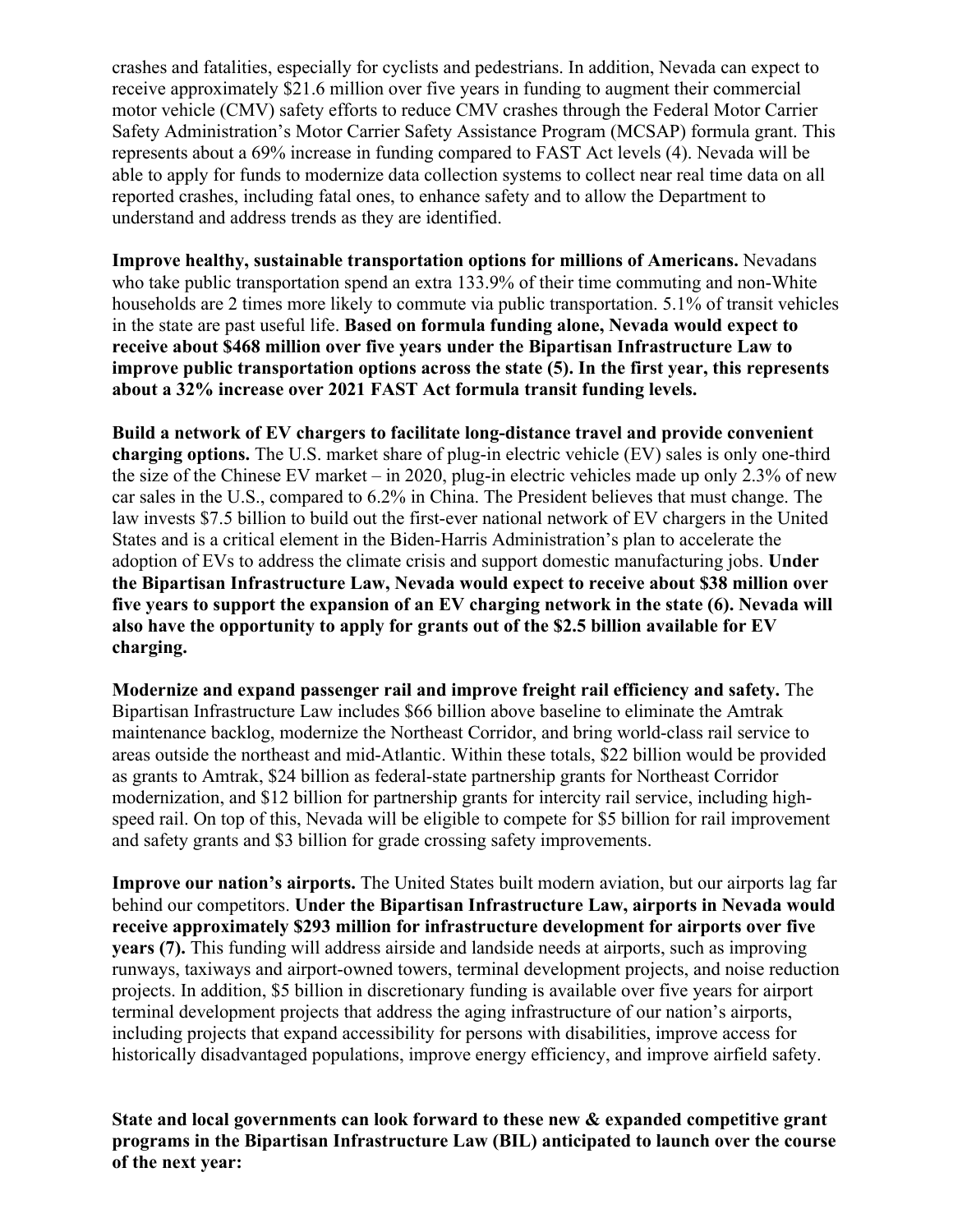- **Safe Streets for All (\$6B, new)** This program will provide funding directly to local and tribal governments to support their efforts to advance "vision zero" plans and other improvements to reduce crashes and fatalities, especially for cyclists and pedestrians.
- **Rebuilding American Infrastructure with Sustainability and Equity (RAISE) Grants (\$15B, expanded)** – RAISE grants support surface transportation projects of local and/or regional significance.
- **Infrastructure for Rebuilding America (INFRA) Grants (\$14B, expanded)**  INFRA grants will offer needed aid to freight infrastructure by providing funding to state and local government for projects of regional or national significance. The BIL also raises the cap on multimodal projects to 30% of program funds.
- **Federal Transit Administration (FTA) Low and No Emission Bus Programs (\$5.6B, expanded)** – BIL expands this competitive program which provides funding to state and local governmental authorities for the purchase or lease of zero-emission and lowemission transit buses as well as acquisition, construction, and leasing of required supporting facilities.
- **FTA Buses + Bus Facilities Competitive Program (\$2.0B, expanded)** This program provides competitive funding to states and direct recipients to replace, rehabilitate, and purchase buses and related equipment and to construct bus-related facilities including technological changes or innovations to modify low or no emission vehicles or facilities.
- **Capital Investment Grants (CIG) Program (\$23B, expanded)** The BIL guarantees \$8 billion, and authorizes \$15 billion more in future appropriations, to invest in new highcapacity transit projects communities choose to build.
- **Federal Aviation Administration (FAA) Terminal Program (\$5B, new)** This discretionary grant program will provide funding for airport terminal development and other landside projects.
- **MEGA Projects (\$15B, new)** This new National Infrastructure Project Assistance grant program will support multi-modal, multi-jurisdictional projects of national or regional significance.
- **Promoting Resilient Operations for Transformative, Efficient, and Cost-saving Transportation (PROTECT) Program (\$8.7B, new)** – PROTECT will provide \$7.3 billion in formula funding to states and \$1.4 billion in competitive grants to eligible entities to increase the resilience of our transportation system. This includes funding for evacuation routes, coastal resilience, making existing infrastructure more resilient, or efforts to move infrastructure to nearby locations not continuously impacted by extreme weather and natural disasters.
- **5307 Ferry Program (\$150M, existing)** BIL retains the \$30 million per year passenger ferry program for ferries that serve urbanized areas.
- **Electric or Low Emitting Ferry Program (\$500M, new)** This competitive grant program will support the transition of passenger ferries to low or zero emission technologies.
- **Rural Ferry Program (\$2B - new)** This competitive grant program will ensure that basic essential ferry service continues to be provided to rural areas by providing funds to States to support this service.
- **Federal Highway Administration (FHWA) competitive grants for nationally significant bridges and other bridges (\$12.5B, new)** – This new competitive grant program will assist state, local, federal, and tribal entities in rehabilitating or replacing bridges, including culverts. Large projects and bundling of smaller bridge projects will be eligible for funding.
- **FTA All Station Accessibility Program (\$1.75B, new)** This competitive grant program will provide funding to legacy transit and commuter rail authorities to upgrade